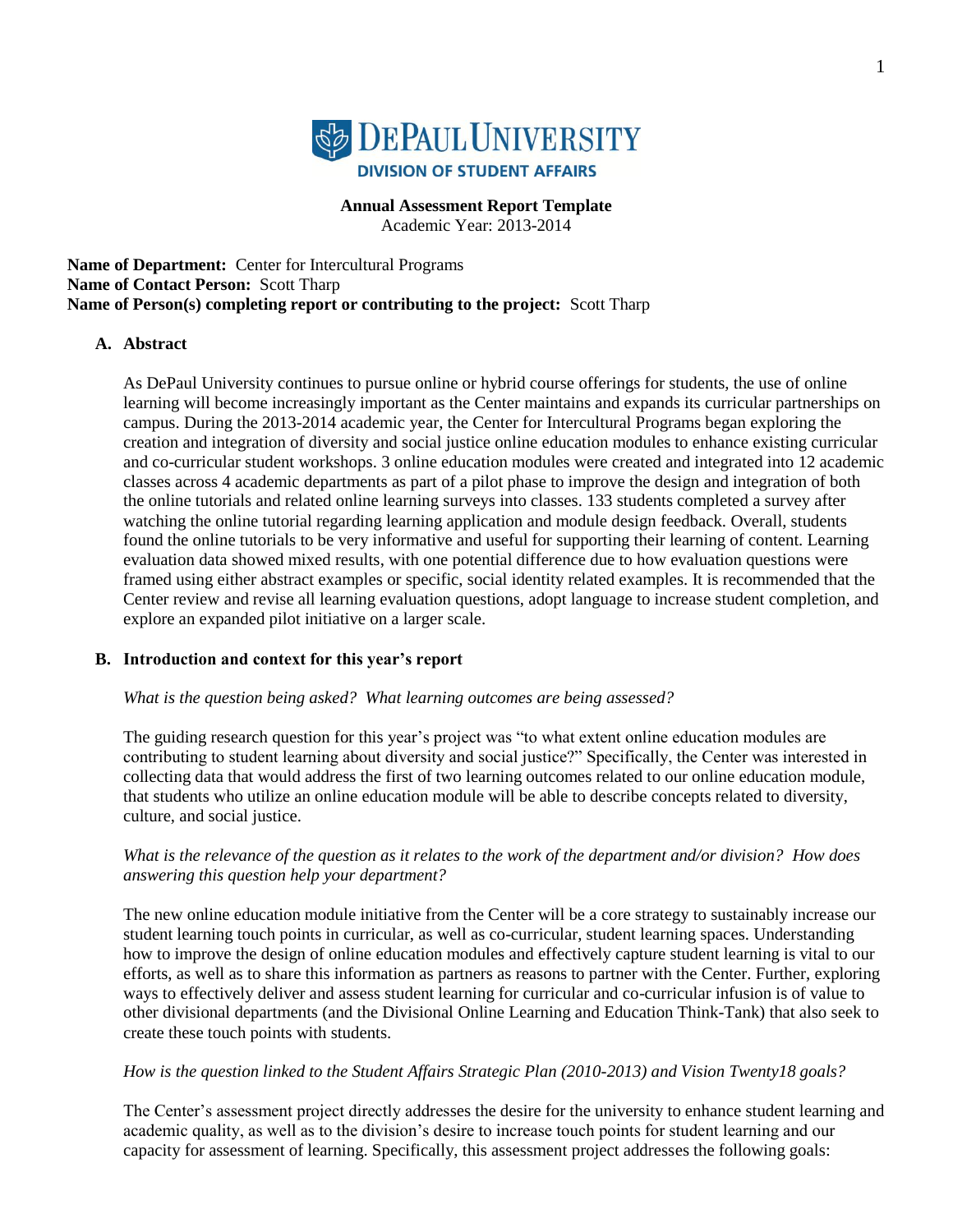## *University Strategic Plan: Vision 2018*

- Goal 1: Enhance Academic Quality and Support Educational Innovation
	- o Objective 1a: Focus the entire university community on student learning and success
	- o Objective 1c: Develop distinctive, high-quality academic programs
- Goal 4: Foster Diversity and Inclusion
	- o Objective 4a: Strengthen campus-wide diversity

#### *Division of Student Affairs Strategic Plan*

- Goal 1: Lead and promote an integrated, cumulative and collaborative paradigm for student learning across the institution
	- o Objective 1.1: Develop a robust partnership with Academic Affairs
	- o Objective 1.2: Infuse co-curricular learning experiences in the liberal studies curriculum
- Goal 2: Broaden, diversify and strengthen our points of student engagement
	- $\circ$  Objective 2.2: Establish partnerships that create new and expanded opportunities to enhance student learning
	- o Objective 2.5: Leverage technology
- Goal 3: Strengthen the organizational and operational effectiveness of the Division of Student Affairs
	- o Objective 3.1: Strengthen assessment of student learning

*Provide any relevant research and/or literature that informs or contextualizes this project. Please summarize and cite this information. Do we know anything theoretically or empirically about this question?* 

#### *Cultural Competence*

Early discussion about cultural competence began in the field of counseling psychology in an attempt to increase ethical practice when working with diverse client communities. Sue, Bernier, Durran, Feinberg, Pedersen, Smith & Vasquez (1982) presented the Tripartite Model of Multicultural Counseling Competences, the first conceptualization of cultural competence in three domains: knowledge, beliefs and attitudes, and skills. This model of cultural competence has since evolved into the Multidimensional Model for Developing Cultural Competence (Sue, 2001) with additional attention to levels of cultural competency development (the individual, professional, organizational, and societal) and culture specific groups. While Sue's (1982, 2001) models have inspired evolutions and adaptions by other scholars in different fields, his work remains a major model that has been used by scholars and practitioners in multiple fields, including higher education (Mollen, Ridley & Hill, 2003; Ridley & Kleiner, 2003).

DePaul University's Center for Intercultural Programs uses an adapted version of Sue's (2001) model in the development of curriculum for both live workshops and online education modules. This adaptation frames the levels of cultural competence differently (intrapersonal, community, interpersonal, and institutional / societal) and also focuses on multiple socio-cultural categories (race / ethnicity, social class, gender, sexual orientation, religion, and ability status). The adapted model maximizes the Center's capacity to broaden strategic partnerships with faculty and staff by approaching content through the lens of multiple socio-cultural categories. The center uses this model in the development of online education modules to focus on the knowledge and skill domain framed in ways that are not affinity specific.

#### *Visual Displays, Concept Mapping, and Self-Explanation*

Stenning & Oberlander (1995) suggest that graphical representations (e.g. visual displays, visual analogies, concept maps) have utility in the learning process by reducing cognitive efforts by learners in the act of limiting abstraction and assisting in the ability to process material (Ainsworth & Loizou, 2003). Pictures and visuals have functions which help represent, organize, and interpret information, as well as being aesthetically appealing (Carney & Levin, 2002). Concept maps are a specific form of representation which has utility for understanding layered concepts (often the case in diversity and social justice education). In essence, concept maps are spatial tools that organize information and knowledge in relationship to one another in ways that allow students to integrate new concepts and knowledge into their existing ideas and cognitive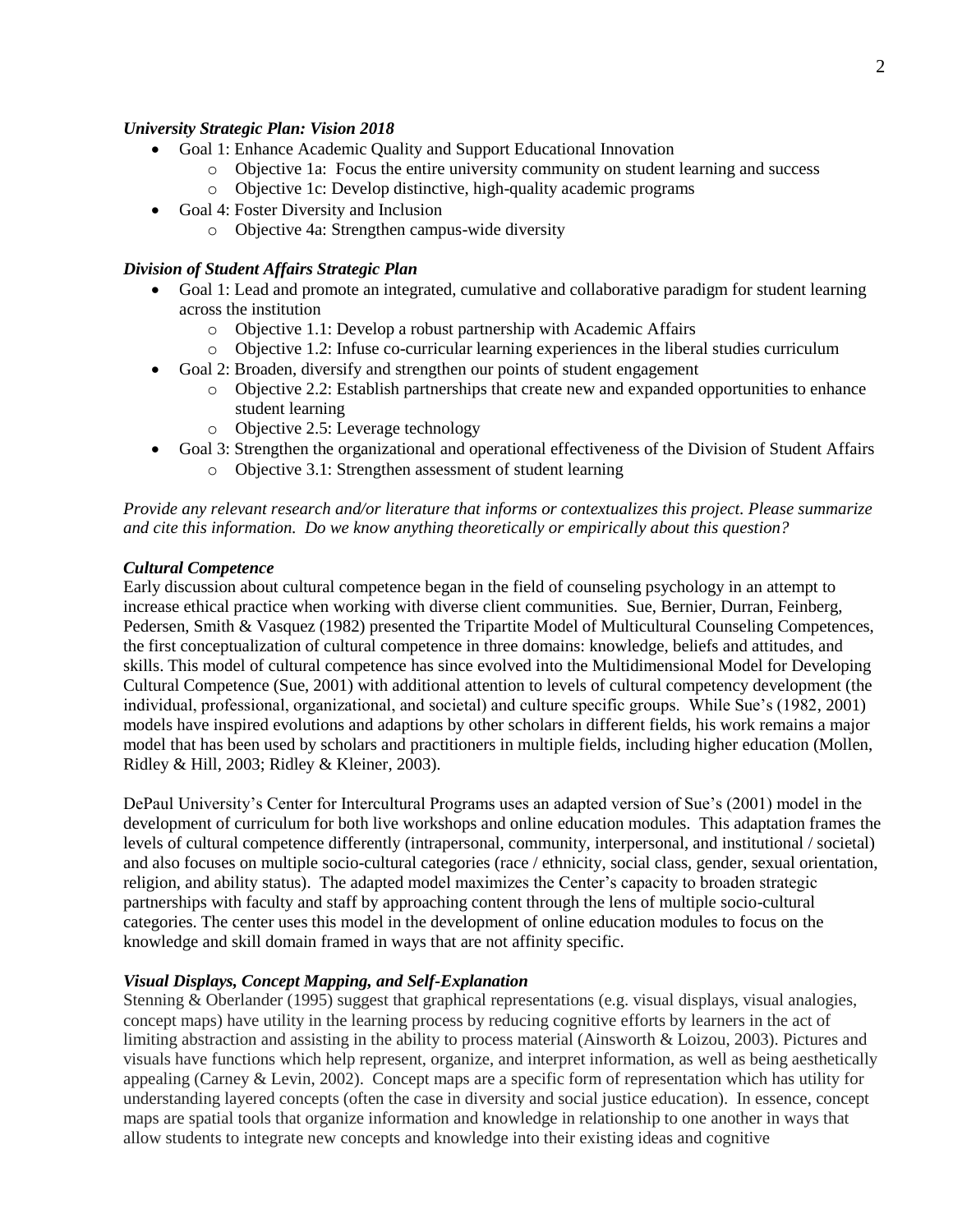structures. Originally used to enhance learning about science and math, concept maps have shown promise to address multiple subjects areas across developmental ages (Novak, 2010).

In addition to laying out information, visual displays (specifically concept maps) can be used for learning assessment. Asking students to create concept maps that demonstrate their understanding of ideas and their relationships to one another invokes self-explanation (the metacognitive strategy where learners explain examples to themselves), a key aspect of learning and related learning assessment that leads to a deeper understanding of educational material. Research by Ainsworth & Loizou (2003) report that self-explanation is better (in quality and quantity) when students are exposed to diagrams in the learning of material. The Center designs its online tutorials to capitalize on these ideas, producing modules that use visual analogies and show relationships between concepts visually and spatially.

# *References*

- $\bullet$  Ainsworth, S. & Louzou, A.T. (2003). The effects of self-explaining when learning with texts or diagrams. *Cognitive Science*, 27, 669-681.
- Carney, R. N. & Levin, J. R. (2002). Pictoral illustrations still improve students' learning from text. *Educational Psychology Review*, 14, 5-26.
- Mollen, D. Ridley, C. & Hill, C. (2003). Models of multicultural counseling Competence: A critical evaluation. In Pope-Davis, D., Coleman, H., Liu, W., & Toporek, R. (Eds.). Handbook of multicultural competencies in counseling & psychology. Thousand Oaks, CA: SAGE Publications.
- Ridley, C. & Kleiner, A. (2003). Multicultural counseling competence: History, themes and issues. In Pope-Davis, D., Coleman, H., Liu, W., & Toporek, R. (Eds.). Handbook of multicultural competencies in counseling & psychology. Thousand Oaks, CA: SAGE Publications.
- Schnotz, W. (2002). Commentary: Towards an integrated view of learning from text and visual displays. *Educational Psychology Review*, 14, 101-120.
- Stenning, K. & Oberlander, J. (1995). A cognitive theory of graphical and linguistic reasoning: Logic and implementation. *Cognitive Science*, 19, 97-140.
- Sue, D. W. (2001). Multidimensional facts of cultural competence. *The Counseling Psychologist*, 29, 790- 821.
- Sue, D. W., Bernier, Y., Durran, A., Feinberg, L., Pedersen, P. B., Smith, E. J., & Vasquez-Nuttal, E. (1982). Position paper: Cross-cultural counseling competencies. *The Counseling Psychologist*, 10, 45-52.

## **C. Methodology**

*On what group(s) of individuals did the question focus (were particular groups intentionally excluded)?*

Students who participated in this assessment project were solicited to participate through their faculty member who selected to assign the task of watching a module and completing the learning survey afterward. These students came from one of four classes offered: SCU 207, PSY 305, ORGCOM 201, and LSP320 during the 2014 winter or spring quarter.

*What steps were taken to ensure consent of participants? How did you inform participants of their role in this assessment project? Was participation optional?*

Students who participated in this assessment project were free to not participate by choosing to not watch the module or complete the learning survey. Although these items were assigned by their faculty, student participants were told that completion of the learning survey would not be counted toward any grade they would receive in their class.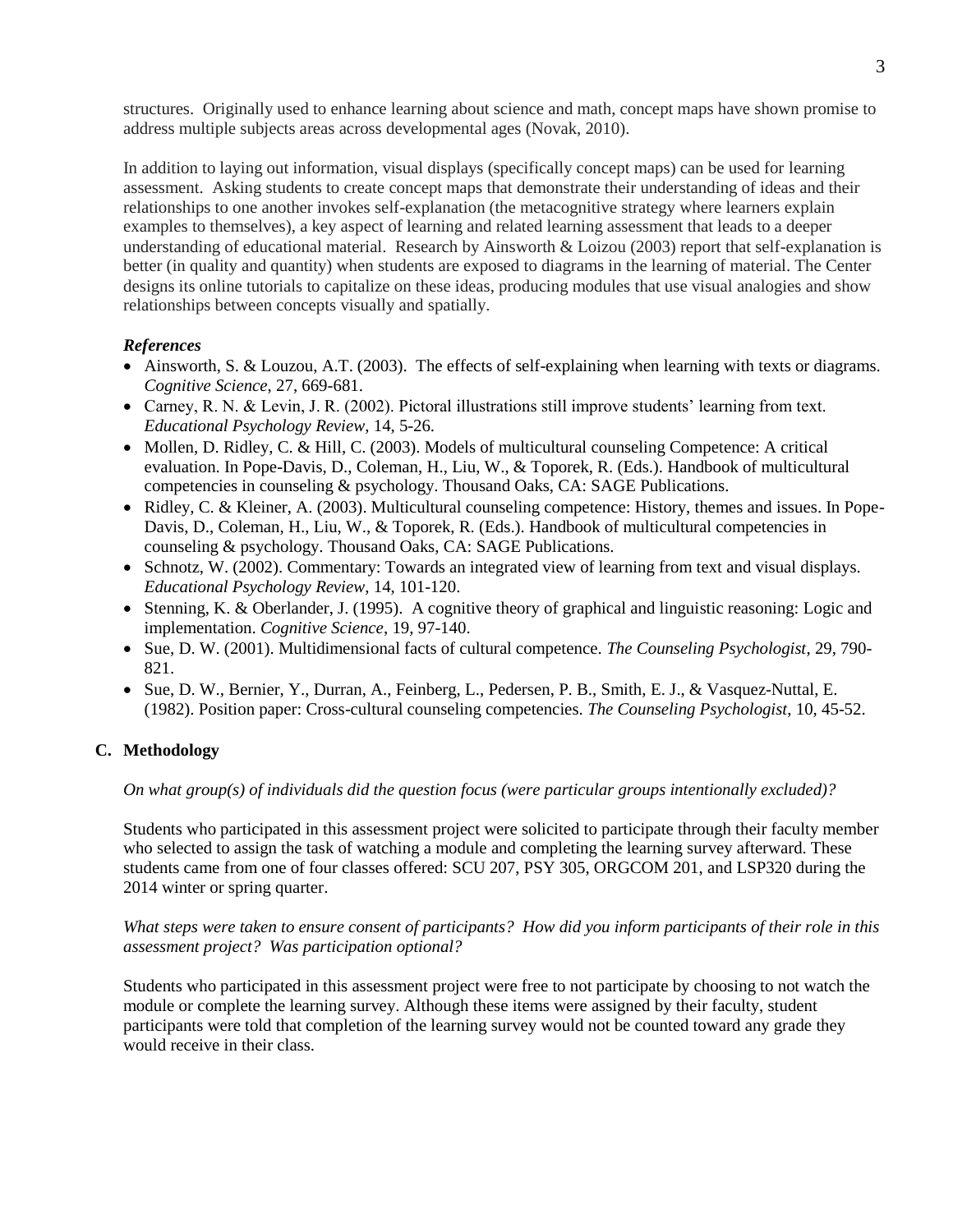*Was any identifying information about individual participants collected through this assessment? If so, what precautions were taken to keep this information secure (i.e. kept in a locked file).*

Student identification numbers were collected to track participation; however no further information was collected or used from these identification numbers. Raw data is saved digitally on a professional staff member's computer that cannot be accessed by any other professional ensuring its security.

# *Describe the methods used to answer the question, as well as a description and size of the group initially invited to participate in the project.*

Two different versions of the learning survey were distributed – one version only has quantitative questions listed to assess learning. A second version was later implemented that asked two additional questions to collect feedback about the modules more broadly in addition to the learning questions. In both cases, learning survey questions were customized to collect information specific to the content in each of the three different online education modules on 1) social inequality, privilege and oppression, 2) the LARA method, and 3) the 3 R's for understanding cultural conflict. A total of 231 students were enrolled in these courses and invited to participate.

*Please include a copy of the assessment instruments (surveys, focus group questions, interview questions, etc.) and consent forms or written requests to complete instruments.*

# *Relevant Questions from Social Inequality, Privilege and Oppression Learning Survey*

- Question 1: Which of the following are examples of social inequality (based on the definition provided)? Check all that apply.
	- o Answer A: The presence of more el train stops on the north side of Chicago (which has a larger number of white people) versus the number of el train stops on south side of Chicago (which has a larger number of black people).
	- o Answer B: The solicitation of personal information by colleges when making college admission decisions.
	- o Answer C: The increased likelihood that a male will be given the check at a restaurant when out to eat with a female.
	- o Answer D: The criminalization of sexual behavior that occurs between same-sex couples in some states and countries.
- Question 2: Which of the following are examples of how a person may experience privilege? Check all that apply.
	- o Answer A: In a job interview, a recent college graduate has 2 years of experience in an unpaid internship in the field. This person was awarded the job over two other candidates who had 2 years of full-time work experience as in unrelated fields.
	- o Answer B: When walking around campus, a prospective student is lost. They are not worried because they are easily able to find a person who looks like them to ask for directions.
	- o Answer C: During the first week of classes at DePaul, a student of color is asked by multiple students if they got in because of their race.
- Question 3: Which of the following are examples of how a person may experience oppression? Check all that apply.
	- $\circ$  Answer A: While walking in a busy park, a heterosexual couple stops to kiss when one stranger shouts "Get a room!"
	- o Answer B: While at the gym, a female who is using the bench press is approached by a male who insists she needs help with the amount of weight she is lifting.
	- o Answer C: While shopping on Michigan Avenue, a person wearing a t-shirt and ripped jeans is closely being watched by a sales associate every time they pick up an expensive item for a closer look.
- Question 4: Please enter your student ID number: (This is only used for assessment purposes)
	- o Answer: Open ended response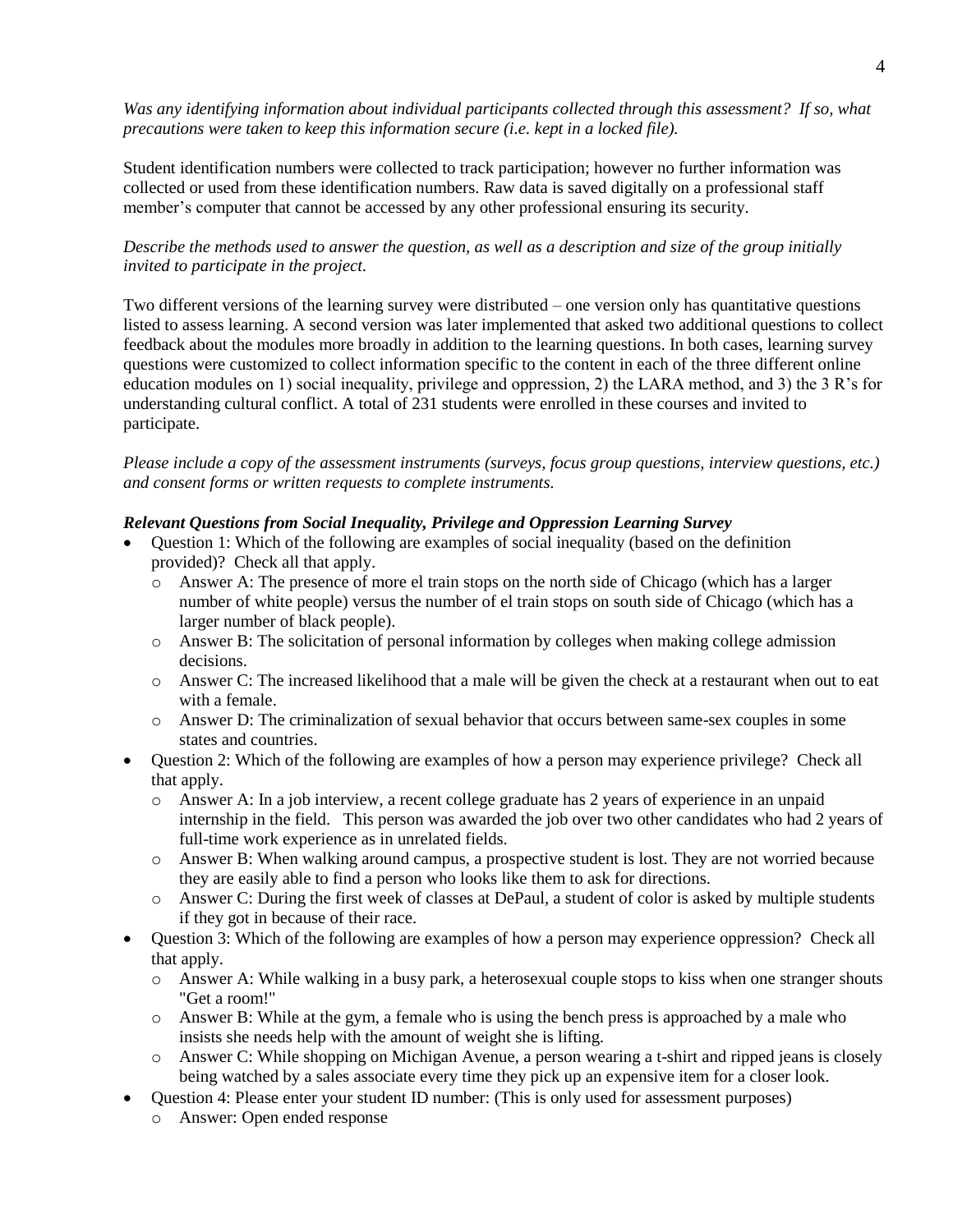- Question 5: How informative was the online module?
	- o Answer A: Very Informative
	- o Answer B: Informative
	- o Answer C: Uninformative
	- o Answer D: Very Uninformative
- Question 6: Do you have any thought about the online module?
	- o Answer: Open ended response

# *Relevant Questions from LARA Method Learning Survey*

- Question 1: Identify the 4 steps of the LARA method and their correct sequence:
	- o Answer A: 1) Listen, 2) Add Information, 3) Respond, 4) Affirm
	- o Answer B: 1) Link Information, 2) Affirm, 3) Reply, 4) Argue
	- o Answer C: 1) Listen, 2) Affirm, 3) Respond, 4) Add Information
	- Answer D: 1) Limit, 2) Argue 3) Respond, 4) Add Information
- $\bullet$  Ouestion 2: Which statement(s) below best reflect(s) when a person might use the LARA Method (check all that apply):
	- o Answer A: To shame someone into realizing the error of their beliefs.
	- o Answer B: To address problematic comments or assumptions related to diversity and social justice.
	- o Answer C: To persuade another person to take your side.
	- o Answer D: To promote compassionate listening and empathy in order to explore and understand others.
- Question 3: Why is "affirmation" (the 2nd step of the LARA Method) so important? Check all the reasons that apply:
	- o Answer A: Affirmation demonstrates that you listened to the other person and heard what they shared.
	- o Answer B: Affirmation helps to reduce defensiveness.
	- o Answer C: Affirmation increases the likelihood of someone being open-minded to your response.
	- Answer D: Affirmation highlights some commonality that you share with the other person
- Question 4: Please enter your student ID number: (This is only used for assessment purposes) o Answer: Open ended response
- Ouestion 5: How informative was the online module?
	- o Answer A: Very Informative
	- o Answer B: Informative
	- o Answer C: Uninformative
	- o Answer D: Very Uninformative
- Question 6: Do you have any thought about the online module?
	- o Answer: Open ended response

## *Relevant Questions from 3R's for Understanding Cultural Conflict Learning Survey*

- Question 1: Identify the 3 R's and their correct sequence:
	- o Answer A: 1) Reflect, 2) Reason, 3) Respond
	- o Answer B: 1) Reason, 2) Reconsider, 3) Respond
	- o Answer C: 1) Reason, 2) Reflect, 3) Respond
	- o Answer D: 1) Reflect, 2) Reply, 3) Respond
- Question 2: Which statement(s) below best reflect(s) when a person might use the 3 R's (check all that apply):
	- o Answer A: To understand tension or conflict we may feel related to cultural differences.
	- o Answer B: To defend ourselves and our personal values and beliefs in the midst of disagreement.
	- o Answer C: To keep us from making unfair assumptions about others based on our personal values and beliefs.
	- o Answer D: To hold ourselves accountable for how we think about or interact with difference people.
	- o Answer E: To hold others accountable for culturally inappropriate language or behavior.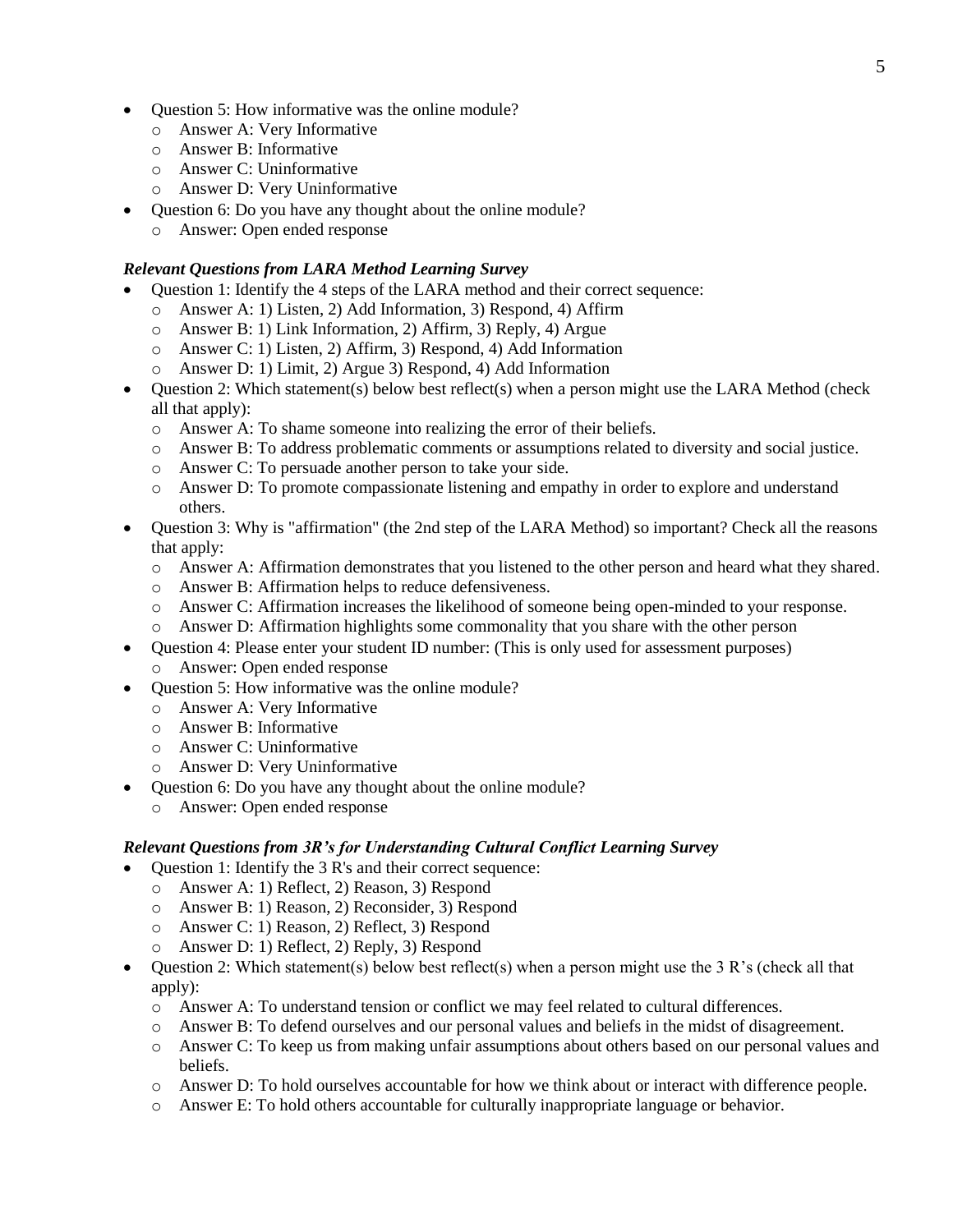- Question 3: Below are a series of situations you might consider using the 3 R's to manage internal tension. Which of these situations would be most appropriate to use the 3 R's?
	- o Answer A: You are confused about class lecture content about a different culture that your own.
	- o Answer B: You feel nervous traveling through a neighborhood that is home to people from a different cultural background than yourself.
	- o Answer C: You do not know which politician to vote for in an upcoming election based on their different views and beliefs.
- Question 4: Please enter your student ID number: (This is only used for assessment purposes)
	- o Answer: Open ended response
- Question 5: How informative was the online module?
	- o Answer A: Very Informative
	- o Answer B: Informative
	- o Answer C: Uninformative
	- o Answer D: Very Uninformative
- Ouestion 6: Do you have any thought about the online module?
	- o Answer: Open ended response

## **D. Findings/Results and Discussion**

## *Findings & Results*

A total of 133 students completed learning surveys across all 12 courses, resulting in a 57.6% completion rate from the sample pool. Additional demographic information was not collected about the student participants. Completion rates for each of the 3 online education modules are provided in the table below:

|                                                              | <b>Student Sample</b> | <b>Student Participation</b> | <b>Completion Rate</b> |
|--------------------------------------------------------------|-----------------------|------------------------------|------------------------|
| Social Inequality, Privilege<br>and Oppression Module        | 117 students          | 93 students                  | 79.5%                  |
| LARA Method Module                                           | 60 students           | 8 students                   | 13.3%                  |
| $3 R's$ for Understanding<br><b>Cultural Conflict Module</b> | 54 students           | 32 students                  | 59.3%                  |
| <b>Combined Modules</b>                                      | 231 students          | 133 students                 | 57.6%                  |

Student responses to the learning survey questions are divided by each respective module and presented in the tables below.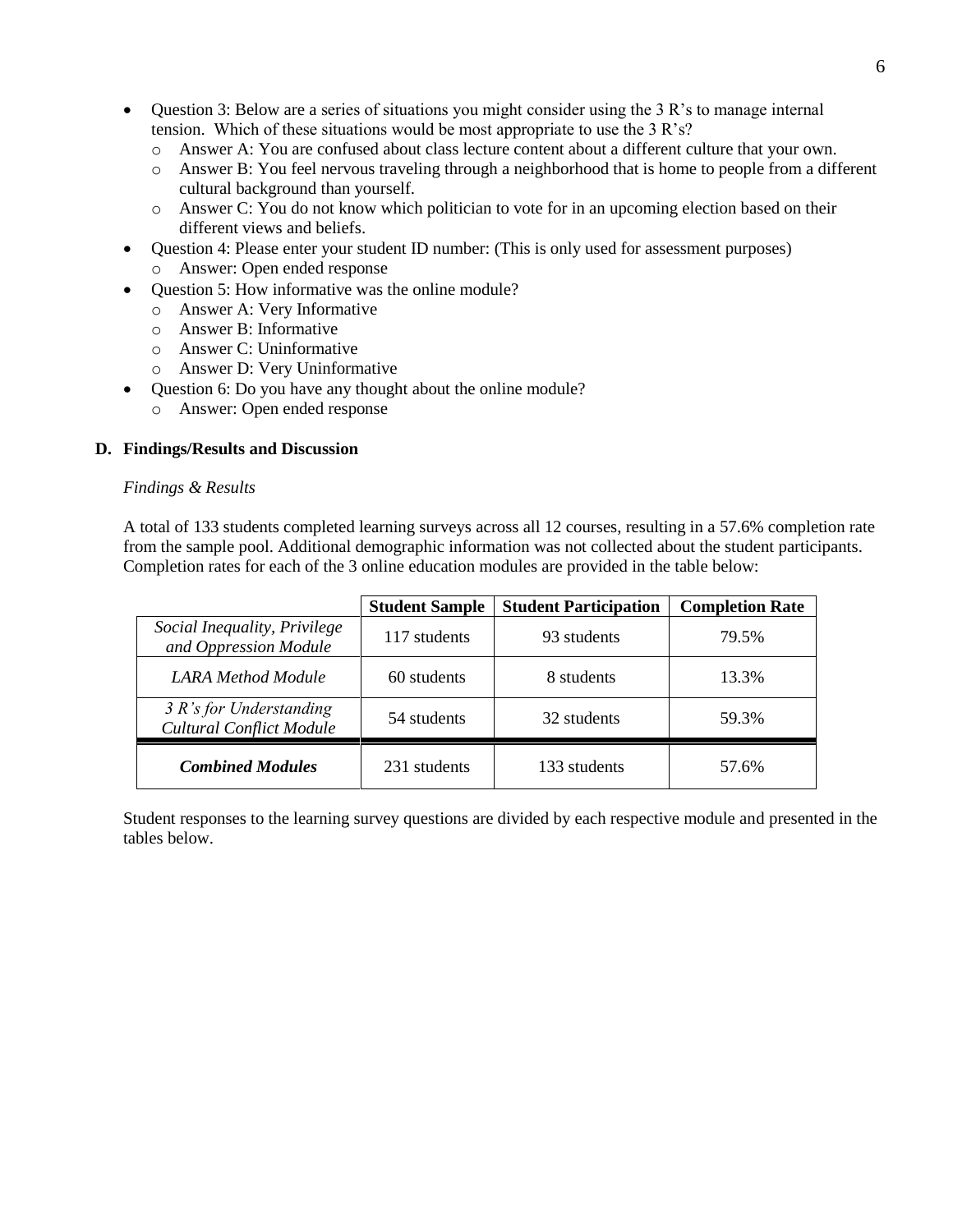*Social Inequality, Privilege and Oppression Learning Survey Results*

| <b>Question</b>                                                                        | % Correct |
|----------------------------------------------------------------------------------------|-----------|
| Identify social inequality as the presence of more el train stops on the north side of |           |
| Chicago (which has a larger number of white people) versus the number of el train      |           |
| stops on south side of Chicago (which has a larger number of black people).            | 83.9%     |
| Identify social inequality as the solicitation of personal information by colleges     |           |
| when making college admission decisions. (reverse scored)                              | 49.5%     |
| Identify social inequality as the increased likelihood that a male will be given the   |           |
| check at a restaurant when out to eat with a female.                                   | 77.4%     |
| Identify social inequality as the criminalization of sexual behavior that occurs       |           |
| between same-sex couples in some states and countries.                                 | 78.5%     |
| Identify an example of privilege as being in a job interview, a recent college         |           |
| graduate has 2 years of experience in an unpaid internship in the field. This person   |           |
| was awarded the job over two other candidates who had 2 years of full-time work        |           |
| experience as in unrelated fields.                                                     | 38.7%     |
| Identify an example of privilege as when walking around campus, a prospective          |           |
| student is lost. They are not worried because they are easily able to find a person    |           |
| who looks like them to ask for directions.                                             | 58.1%     |
| Identify an example of privilege as during the first week of classes at DePaul, a      |           |
| student of color is asked by multiple students if they got in because of their race.   |           |
| (reverse scored)                                                                       | 59.1%     |
| Identify an example of oppression as while walking in a busy park, a heterosexual      |           |
| couple stop to kiss when one stranger shouts, "Get a room!" (reverse scored)           | 68.8%     |
| Identify an example of oppression as while at the gym, a female who is using the       |           |
| bench press is approached by a male who insists she needs help with the amount of      |           |
| weight she is lifting.                                                                 | 76.3%     |
| Identify an example of oppression as while shopping on Michigan avenue, a person       |           |
| wearing a t-shirt and ripped jeans is closely being watched by a sales associate every |           |
| time they pick up an expensive item for a closer look.                                 | 87.1%     |

# *LARA Method Module Learning Survey Results*

| <b>Question</b>                                                                         | % Correct |
|-----------------------------------------------------------------------------------------|-----------|
| Identify the 4 steps of the LARA method and their correct sequence.                     | 87.5%     |
| Identify the use of the LARA Method to shame someone into realizing the error of        |           |
| their beliefs. (reverse scored)                                                         | 100.0%    |
| Identify the use of the LARA Method to address problematic comments or                  |           |
| assumptions related to diversity and social justice.                                    | 75.0%     |
| Identify the use of the LARA Method to persuade another person to take your side.       |           |
| (reverse scored)                                                                        | 87.5%     |
| Identify the use of the LARA Method to promote compassionate listening and              |           |
| empathy in order to explore and understand others.                                      | 100.0%    |
| Identify that affirmation is important because it demonstrates that you listened to the |           |
| other person and heard what they shared.                                                | 100.0%    |
| Identify that affirmation is important because it helps to reduce defensiveness.        | 75.0%     |
| Identify that affirmation is important because it increases the likelihood of someone   |           |
| being open-minded to your response.                                                     | 75.0%     |
| Identify that affirmation is important because it highlights some commonality that      |           |
| you share with the other person.                                                        | 87.5%     |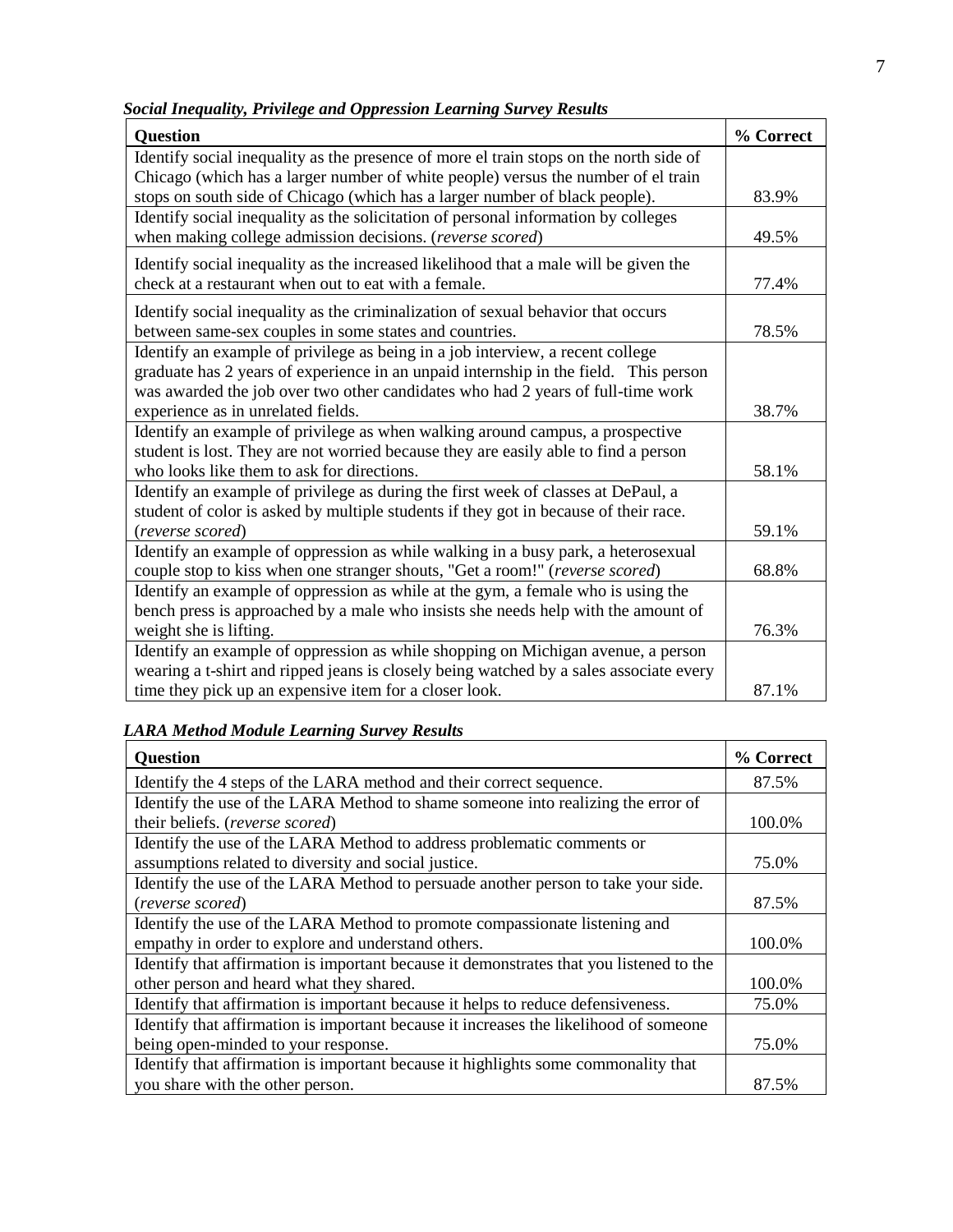*3 R's for Understanding Cultural Conflict Learning Survey Results*

| <b>Question</b>                                                                        | % Correct |
|----------------------------------------------------------------------------------------|-----------|
| Identify the 3 R's and their correct sequence.                                         | 84.4%     |
| Identify the purpose of the 3 R's to understand tension or conflict we may feel        |           |
| related to cultural differences.                                                       | 90.6%     |
| Identify the purpose of the 3 R's to defend ourselves and our personal values and      |           |
| beliefs in the midst of disagreement. (reverse scored)                                 | 75.0%     |
| Identify the purpose of the 3 R's to keep us from making unfair assumptions about      |           |
| others based on our personal values and beliefs.                                       | 78.1%     |
| Identify the purpose of the R's to hold ourselves accountable for how we think about   |           |
| or interact with difference people.                                                    | 75.0%     |
| Identify the purpose of the 3 R's to hold others accountable for culturally            |           |
| inappropriate language or behavior. (reverse scored)                                   | 84.4%     |
| Identify the following situation as most appropriate to use the 3 R's: You feel uneasy |           |
| about traveling through a neighborhood that is home to people from a different racial  |           |
| background than your own.                                                              | 35.5%     |

# **Advancement towards Learning Outcome**:

| <b>Learning Outcome</b>                                                                                                                             | <b>Number of Students</b><br>Assessed                                                                                                 | <b>Number of Students with</b><br><b>Acceptable or Better</b><br>Performance |
|-----------------------------------------------------------------------------------------------------------------------------------------------------|---------------------------------------------------------------------------------------------------------------------------------------|------------------------------------------------------------------------------|
| Students who utilize an<br>online education module<br>will be able to describe<br>concepts related to<br>diversity, culture, and<br>social justice. | 8 students<br>(Includes only LARA<br>module in order to exclude<br>learning surveys with<br>evidence of question<br>framing problems) | 6 students                                                                   |

In addition to learning outcome data, 48 students completed surveys that asked additional questions to collect feedback about the modules more broadly. Of these responders, 93.8% found the online education module to be "informative" or "very informative". Of these student responses, 21 offered additional thoughts on the module. 18 comments (85.7%) were positive, 2 comments (9.5%) were critical, and 1 comment (4.8%) was both positive and critical. Selected quotations are provided below:

Positive Comments:

- "It was informative and concise about a loaded topic."
- "Not only was it a good reminder for what I learned in LSP 200, but it also taught me new things, specifically about the inequality triangle."
- "It was well constructed, interesting to watch."
- "It was nicely organized and well put together!"
- "I've learned the same material… in the past but the LARA Method seems more effective!"

Positive and Critical Comments:

"It was okay, but it was a bit dull"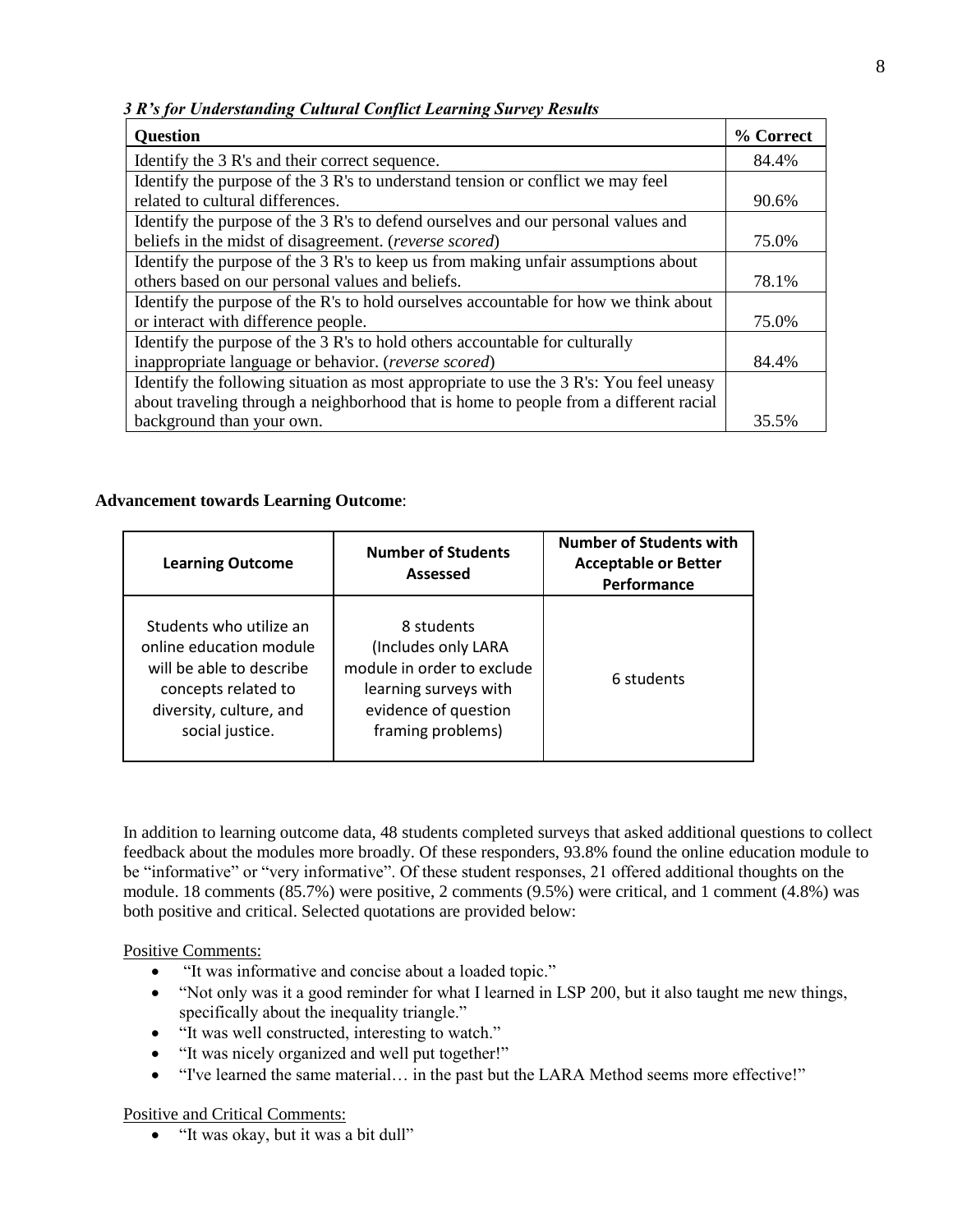Critical Comments:

- "I feel like there are a lot of points here that we could debate till the cows came home…"
- "I rushed through this, knew all this already. DePaul does shove it down your throat after all. Not that it isn't still important of course!"

After reviewing the learning survey data, the Center noticed that learning surveys included two different types of questions: identity-specific questions and identity neutral questions. Of the 26 different question options provided across all 3 surveys, 11 questions were identity specific and the remaining 15 questions were identity neutral. It was noticed that the learning survey responses seems to differ drastically between these two types of questions, prompting a cross tabulation to be conducted between correct response rates and the types of questions posed. The results are presented in the table below.

|                                                     | Question Type           |                          |                |
|-----------------------------------------------------|-------------------------|--------------------------|----------------|
|                                                     | <b>Identity Neutral</b> | <b>Identity Specific</b> | Total          |
| Correct Response Rate at<br>or Above 80%            | 81.8% (9)               | $18.2\%$ (2)             | $100.0\%$ (11) |
| <b>Correct Response Rate</b><br>Between 70% and 80% | $66.7\%$ (6)            | $33.3\%$ (3)             | $100.0\%$ (9)  |
| <b>Correct Response Rate</b><br>Below 70%           | $0.0\%$ (0)             | $100.0\%$ (6)            | $100.0\%$ (6)  |
| Total                                               | 57.7% (15)              | $42.3\%$ (11)            | 100.0% (26)    |
| $\chi^2$ (2, N = 26) = 11.10, p = .004              |                         |                          |                |

#### *Discussion*

Qualitative and quantitative feedback about the use of the online education modules strongly suggest that students find these modules to be created and delivered in a way that is both informative for understanding content and user friendly (e.g. engaging, concise). Results for the learning portion were not as clear and required a deeper analysis within and across the 3 different modules provided. The Center strives to have correct responses at a rate of 80% or higher to indicate success. Current response rates above 70% and below 80% suggest minor improvements are needed, and rates below 70% suggest a need for detailed revision. With that interpretation in mind, the following observations were made:

- Learning survey responses for the LARA Method module suggest this module was the most successful in promoting learning of all three modules with 6 out of 9 question options correctly answered at 80% or higher, and the remaining 3 question options answered correctly between 70% and 80%.
- Learning survey responses for the Social Inequality, Privilege and Oppression module suggest this module was the least successful in promoting learning of all three modules with only 2 out of 10 question options correctly answered at 80% or higher, 3 out of 5 question options answered correctly between 70% and 80%, and the remaining 5 question options answered correctly below 70%.
- Analysis of items and response rates revealed a statistically significant relationship between the type of question posed (identity neutral or specific) and the likelihood of a correct response,  $\chi^2$  (2, *N* = 26)  $= 11.10$ ,  $p = .004$ . Specifically, identity neutral questions were most likely to receive current response rates at or above 70%, while identity specific questions were most likely to receive current responses rates below 70%.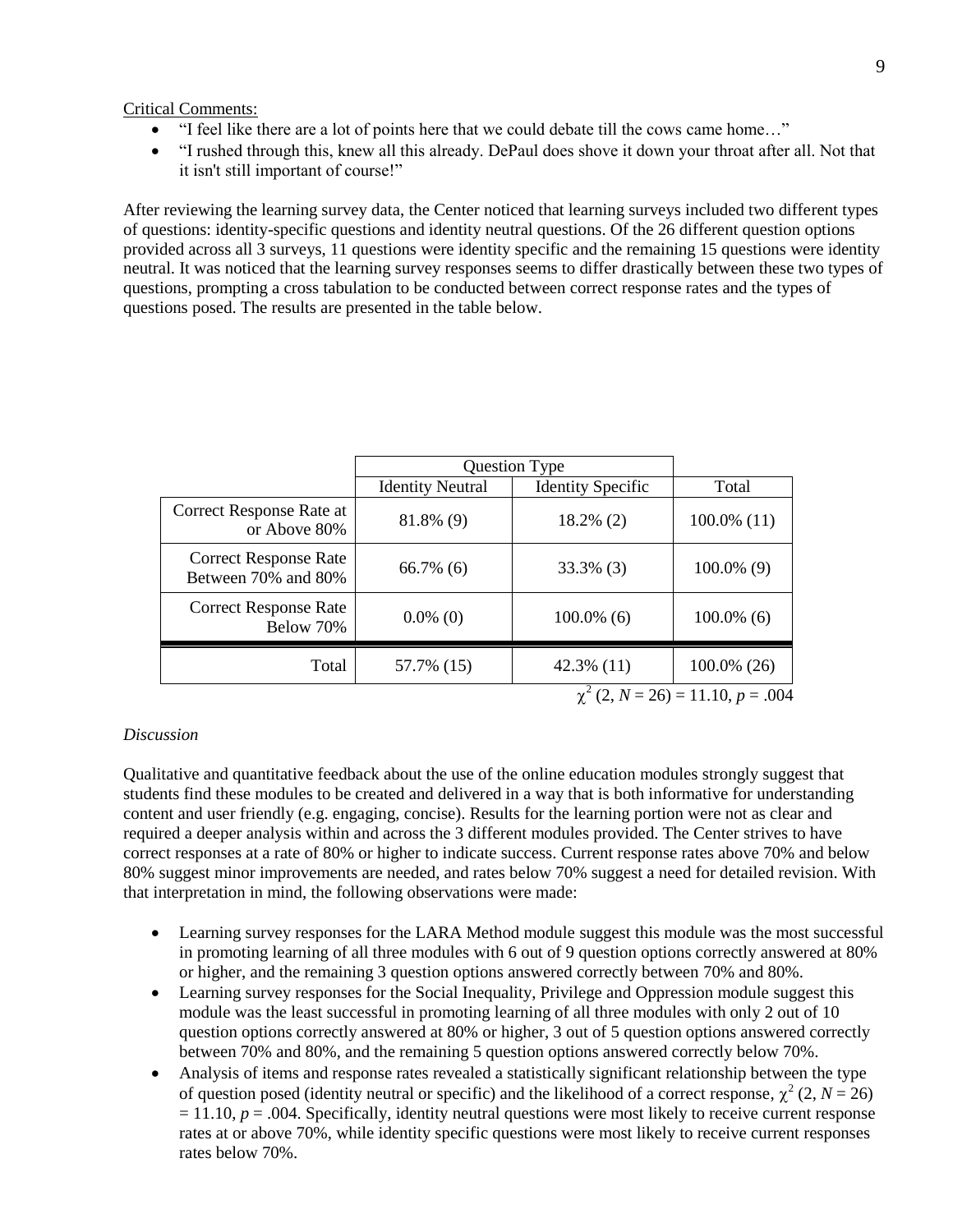When comparing the types of question option provided in the LARA Method module and the Social Inequality, Privilege and Oppression module, The LARA Method module used question options that were all social identity neutral, while the Social Inequality, Privilege and Oppression module used questions options that referred to specific social identities.

These observations strongly suggest that the learning survey results for the Social Inequality, Privilege and Oppression module revealed a spurious relationship which was impacted by students' interpretation of and experiences with specific social identity. The statistically significant relationship between questions and correct response rates suggest that the use of identity specific question items in learning surveys lowers the rate of correct responses by students. This finding raises questions about the validity about the learning surveys' ability to measure learning related to online education module content without being influenced by student attitudes and experiences related to specific social identities that the online modules are not designed to specifically address. Contrarily, the use of question options that are identity neutral seem to be most effective at capturing student learning because these items asks students to apply their thinking to abstract situations that would not be influenced by students' attitudes and experiences related to specific social identities. This finding is not surprising given how entrenched attitudes and beliefs are about social identities. It would be naïve to believe that a brief online education module could change such attitudes and beliefs so quickly. However, it was a surprise to learn how strongly the way learning survey questions must be phrased. The Center should reflect more deeply on the goals of these online education modules and consider how much knowledge and attitude growth should be expected of these modules (and related learning survey questions) moving forward.

In addition to the spurious relationship between student learning questions and correct response rates, other challenges arose related to our assessment process. All learning surveys were not consistently distributed to all students in all the same ways. While online education modules and learning surveys were distributed through classes, there was not a consistent response rate among students. As such, some learning survey results have a more robust data set to work with than others that can impact interpretation of these results. Additionally, not all participants were asks the same satisfaction questions for general online education module feedback, limiting our ability to generalize these claims about all online modules.

The results of this assessment project offer valuable insight that impacts the Division of Student Affairs directly and indirectly. These results will be useful for the Divisional Online Learning & Education Think-Tank as they continue to reflect on ways to use online education as part of division efforts to impact student learning. Further, as the Division of Student Affairs prepares to develop and implement a new strategic plan these results would be of interest to inform future directions for division-wide initiatives that support student learning. The results presented here also indirectly support the Division of Student Affairs through our Center's work to enhance curricular partnerships involving online education modules, which in turn reflects upon the division broadly.

# **E. Implications**

*1. Based on this project what actions will the department take to improve learning or engagement?*

After reviewing these findings the Center intends to do the following:

- Review and revise all online education module tutorials to ensure delivery focuses its message on abstract concept explanation and application
- Review and revise all online education module learning surveys to use identity neutral questions to more accurately capture student learning
- Review and revise distribution protocol of online education modules to include explicit mention of both tutorials and learning surveys to increase future response rates for learning surveys.
- Stop using D2L to host online modules. Instead, the Center should host online education modules on OrgSync that will allow both tutorials and learning surveys to be explicitly displayed next to one another, increasing the likelihood of learning survey completion.